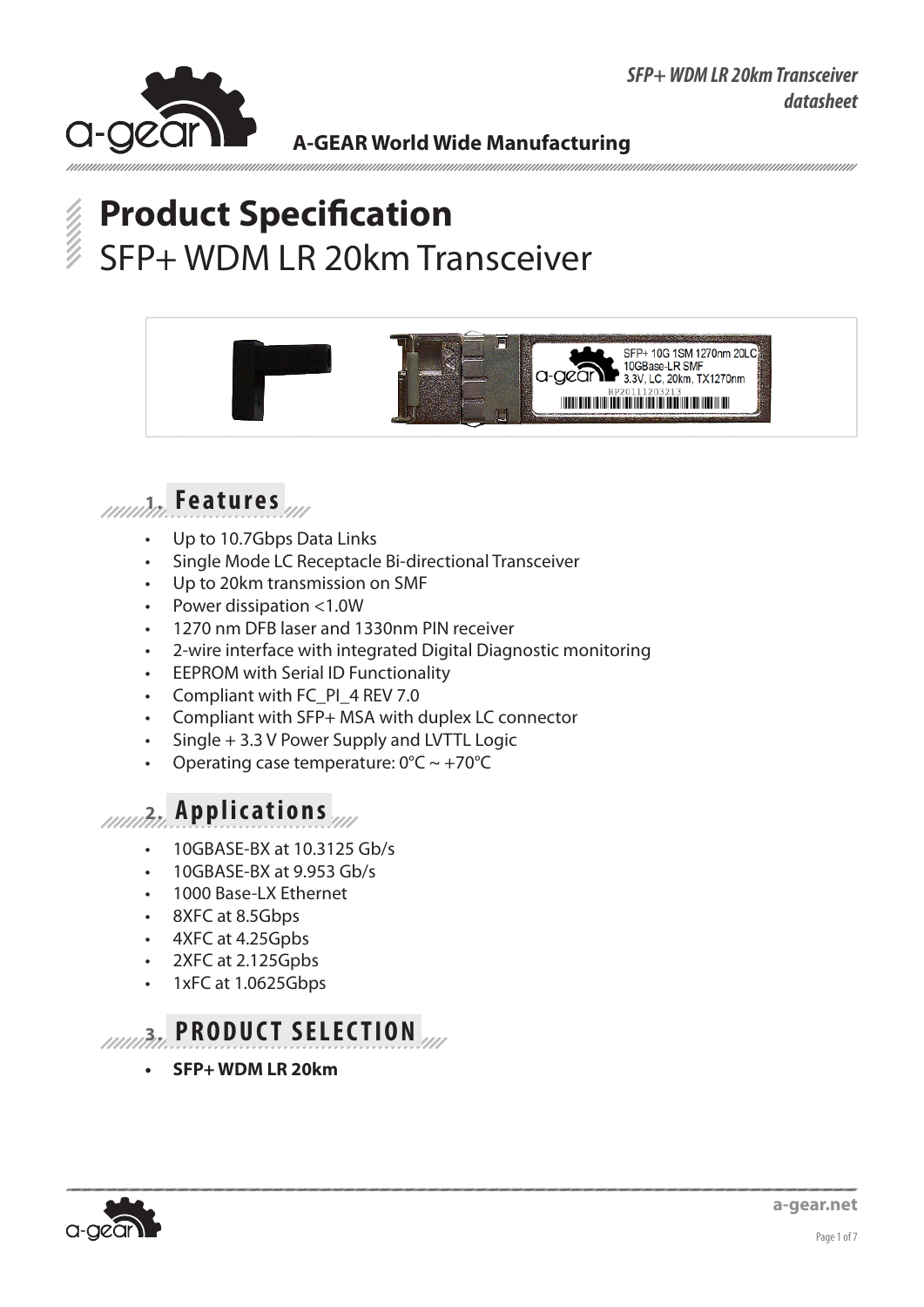

### **4. Product Description**

SFP+ WDM LR 20km is hot pluggable 3.3 V Small-Form-Factor transceiver module. It designed expressly for high-speed communication applications that require rates up to 10.7Gb/s, it designed to be compliant with SFF-8472 SFP+ MSA. The module data link up to 20km in 9/125um single mode fiber.

The optical output can be disabled by a LVTTL logic high-level input of Tx Disable. Tx Fault is provided to indicate that degradation of the laser. Loss of signal(LOS) output is provided to indicate the loss of an input optical signal of receiver or the link status with partner.

#### **5. Absolute Maximum Ratings**

| <b>Rating</b>                      | Symbol    | Min.                     | Typical ∥                | Max.          | Units |
|------------------------------------|-----------|--------------------------|--------------------------|---------------|-------|
| <b>Storage Temperature</b>         | l٢        | $-40$                    |                          | 85            |       |
| <b>Storage Ambient Humidity</b>    | НA        | 5                        | $\overline{\phantom{0}}$ | 95            | $\%$  |
| <b>Operating Relative Humidity</b> | <b>RH</b> | $\overline{\phantom{0}}$ | $\overline{\phantom{0}}$ | 85            | $\%$  |
| <b>Power Supply Voltage</b>        | Vcc       | $-0.3$                   | $\overline{\phantom{0}}$ | 4             |       |
| <b>Signal Input Voltage</b>        |           | $V_{cc}$ -0.3            | $\overline{\phantom{a}}$ | $V_{cc}$ +0.3 |       |

### **6. Recommended Operating Conditions**

| <b>Parameter</b>                                         | Symbol <sup>1</sup> | Min.                     | $\vert$ Typical $\vert$  | Max. | <b>Units</b>     |
|----------------------------------------------------------|---------------------|--------------------------|--------------------------|------|------------------|
| <b>Ambient Operating Temperature</b>                     | TA                  | $\theta$                 |                          | 70   | $^{\circ}$ C [1] |
| <b>Power Supply Voltage</b>                              | Vcc                 | 3.14                     | 3.3                      | 3.47 | V                |
| <b>Power Supply Current</b>                              | ICC                 | $\overline{\phantom{a}}$ | $\overline{\phantom{0}}$ | 300  | mA               |
| <b>Data Rate</b>                                         | <b>BR</b>           |                          | 10.3125                  |      | Gbps             |
| <b>Transmission Distance</b>                             | TD                  |                          |                          | 20   | $km$ [2]         |
| Single mode fiber <sup>[3]</sup><br><b>Coupled fiber</b> |                     |                          |                          |      |                  |

#### **Notes:**

- **[1] Without air flow**
- **[2] Measured with SMF**
- **[3] ITU-T G.652**

# **7. Specification of Transmitter**

| <b>Parameter</b>                          | Symbol   | Min.                     | <b>Typical</b>           | Max.                     | <b>Units</b>         |
|-------------------------------------------|----------|--------------------------|--------------------------|--------------------------|----------------------|
| <b>Average Launched Power</b>             | PO.      | -6                       | $\overline{\phantom{0}}$ | $\overline{\phantom{0}}$ | dBm                  |
| <b>Average Launched Power (Laser Off)</b> | POUT-OFF | $\overline{\phantom{a}}$ | $\overline{\phantom{0}}$ | -30                      | $dBm$ <sup>[1]</sup> |
| <b>Optical Modulation Amplitude</b>       | OMA      | $-3$                     | $\overline{\phantom{a}}$ | $\overline{\phantom{0}}$ | $dBm$ <sup>[1]</sup> |
| <b>Center Wavelength Range</b>            | λC       | 1260                     | 1270                     | 1280                     | nm                   |

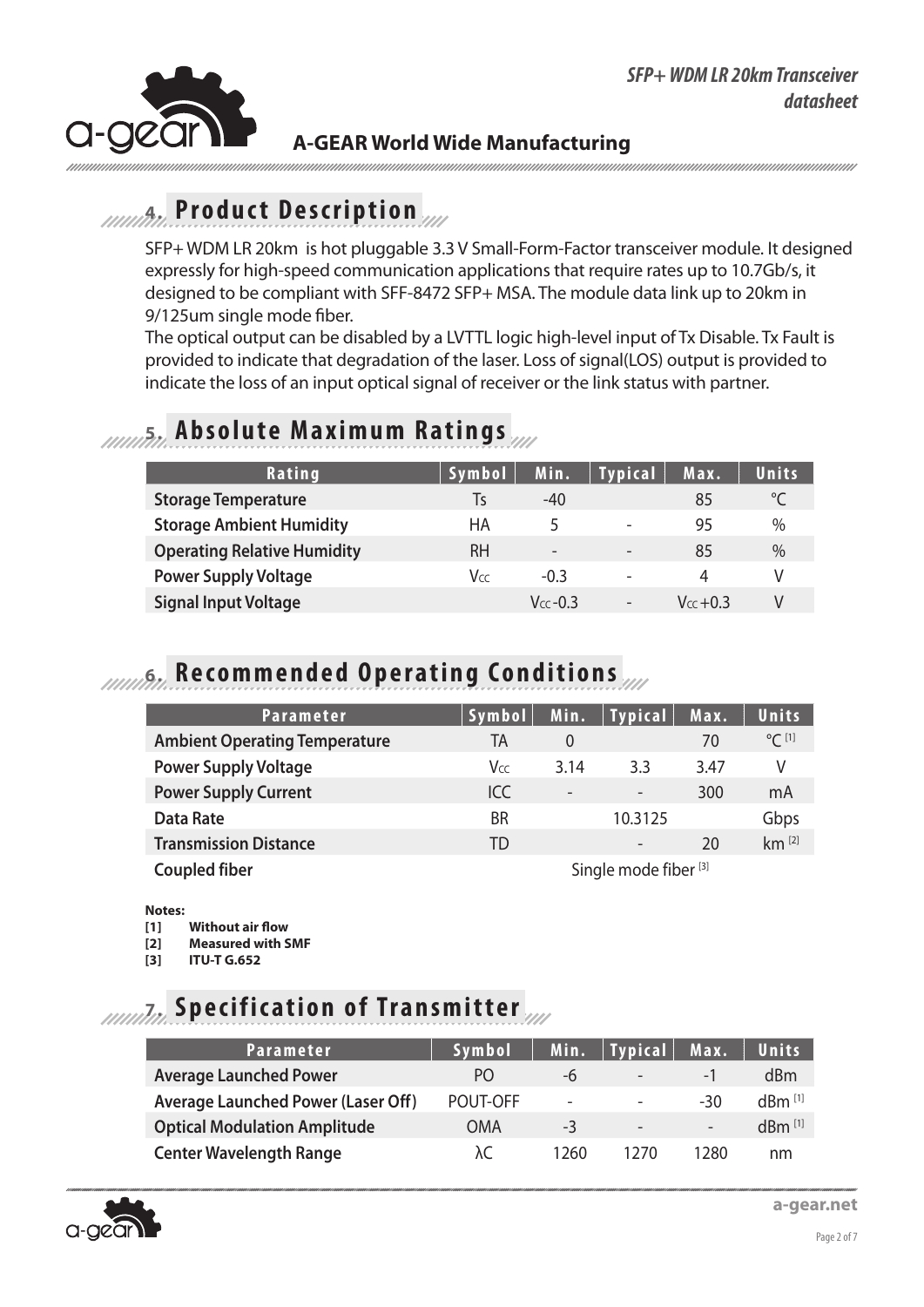

| <b>Parameter</b>                                                        | Symbol      | <b>Min.</b> | $ $ Typical $ $          | Max.                     | Units      |
|-------------------------------------------------------------------------|-------------|-------------|--------------------------|--------------------------|------------|
| Side mode suppression ratio                                             | <b>SMSR</b> | 30          | $\overline{\phantom{0}}$ | $\overline{\phantom{0}}$ | dB         |
| Spectrum Bandwidth(-20dB)                                               | σ           | ٠           | $\sim$                   |                          | nm         |
| <b>Extinction Ratio</b>                                                 | ER          | 3.5         | h                        | $\overline{\phantom{0}}$ | $dB^{[2]}$ |
| Compliant with FC PI 4 REV 7.0 <sup>[2]</sup><br><b>Output Eye Mask</b> |             |             |                          |                          |            |

**Notes:** 

**[1] The optical power is launched into SMF**

**[2] Measured with RPBS 2^31-1 test pattern @ 10.3125Gbs**

# **8.** *IMMA* **Specification of Receiver**

| <b>Parameter</b>                         | <b>Symbol</b> | Min.                     | <b>Typical</b> | Max.                     | Units                |
|------------------------------------------|---------------|--------------------------|----------------|--------------------------|----------------------|
| <b>Input Optical Wavelength</b>          | $\lambda$ IN  | 1320                     | 1330           | 1340                     | nm                   |
| <b>Receiver Sensitivity in average</b>   | <b>PIN</b>    | $\overline{\phantom{m}}$ |                | $-15$                    | $dBm^{[1]}$          |
| <b>Input Saturation Power (Overload)</b> | <b>PSAT</b>   | 0.5                      |                | $\overline{\phantom{a}}$ | $dBm$ <sup>[1]</sup> |
| <b>LOS-Assert Power</b>                  | <b>PA</b>     | $-30$                    | ٠              | $\overline{\phantom{a}}$ | dBm                  |
| <b>LOS-Deassert Power</b>                | <b>PD</b>     | $\overline{\phantom{a}}$ |                | $-15$                    | dBm                  |
| <b>LOS-Hysteresis</b>                    | PHys          | 0.5                      |                | 4                        | dB                   |

**Notes:** 

**[1] Measured with RPBS 2^31-1 test pattern @ 10.3125Gbs BER=<10^-12**

# **10.000 Electrical Interface Characteristics**

| Parameter                                 | Symbol         | Min.           | <b>Typical</b> | Max.          | Units       |
|-------------------------------------------|----------------|----------------|----------------|---------------|-------------|
| Total power supply current                | <b>Icc</b>     |                |                | 300           | mA          |
|                                           |                |                |                |               |             |
| <b>Differential Data Input Voltage</b>    | <b>VDT</b>     | 180            |                | 700           | $mVp-p$     |
| Differential line input Impedance         | <b>RIN</b>     | 85             | 100            | 115           | Ohm         |
| <b>Transmitter Fault Output-High</b>      | <b>VFaultH</b> | 2.4            |                | Vcc           | V           |
| <b>Transmitter Fault Output-Low</b>       | VFaultL        | $-0.3$         | ٠              | 0.8           | $\vee$      |
| <b>Transmitter Disable Voltage-High</b>   | <b>VDisH</b>   | $\mathfrak{D}$ |                | $V_{cc}$ +0.3 | V           |
| <b>Transmitter Disable Voltage-low</b>    | <b>VDisL</b>   | $-0.3$         |                | 0.8           | $\vee$      |
| <b>RECEIVER</b>                           |                |                |                |               |             |
| <b>Differential Data Output Voltage</b>   | <b>VDR</b>     | 300            |                | 850           | mVp-p       |
| <b>Differential line Output Impedance</b> | <b>ROUT</b>    | 80             | 100            | 120           | <b>Ohm</b>  |
| <b>Receiver LOS Pull up Resistor</b>      | <b>RLOS</b>    | 4.7            |                | 10            | <b>KOhm</b> |
| <b>Data Output Rise/Fall time</b>         | tr/tf          | 20             |                |               | ps          |
| <b>LOS Output Voltage-High</b>            | <b>VLOSH</b>   | $\overline{2}$ | ٠              | Vcc           | V           |
| <b>LOS Output Voltage-Low</b>             | <b>VLOSL</b>   | $-0.3$         |                | 0.4           | V           |



**a-gear.net**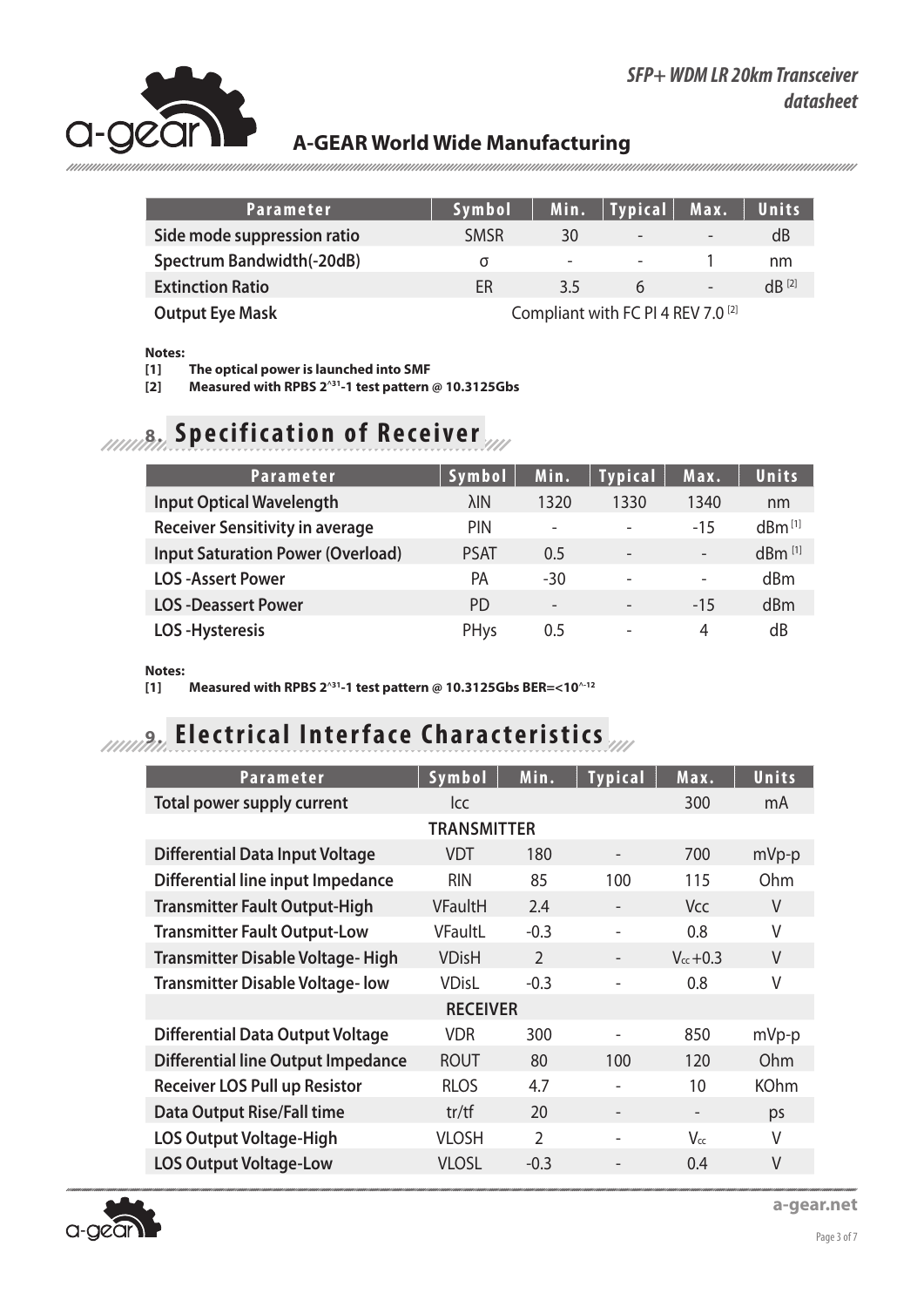

**XPBL-273396-10D Transceiver datasheet**

# **10. Pin Description 6. Pin Description**



**Figure 1. Electrical Pin-out Details** 

| Pin            | Symbol          | Name/Description                                                                                                                                |
|----------------|-----------------|-------------------------------------------------------------------------------------------------------------------------------------------------|
| 1              | VeeT            | <b>Transmitter Ground</b>                                                                                                                       |
| $\overline{2}$ | TX_Fault        | Module Transmitter Fault <sup>[1]</sup>                                                                                                         |
| 3              | TX_Disable      | Transmitter Disable; Turns off transmitter laser output [2] [9]                                                                                 |
| 4              | <b>SDA</b>      | 2-wire Serial Interface Data Line (Same as MOD-DEF2 as defined in the<br>INF-8074i) <sup>[3][10]</sup>                                          |
| 5              | SCL             | 2-wire Serial Interface Clock (Same as MOD-DEF1 as defined in the INF-<br>8074i) [3] [10]                                                       |
| 6              | MOD-ABS         | Module Absent, connected to VeeT or VeeR in the module [3] [11]                                                                                 |
| 7              | RS <sub>0</sub> | Not used [12]                                                                                                                                   |
| 8              | RX_LOS          | Receiver Loss of Signal Indication (In FC designated as RX_LOS, in SONET<br>designated as LOS, and in Ethernet designated at Signal Detect) [4] |
| 9              | RS <sub>1</sub> | Not used [12]                                                                                                                                   |
| 10             | VeeR            | Module Receiver Ground <sup>[5]</sup>                                                                                                           |
| 11             | <b>VeeR</b>     | Module Receiver Ground <sup>[5]</sup>                                                                                                           |
| 12             | RD-             | Receiver Inverted Data Output [6]                                                                                                               |
| 13             | $RD+$           | Receiver Non-Inverted Data Output <sup>[7]</sup>                                                                                                |
| 14             | <b>VeeR</b>     | Module Receiver Ground [5]                                                                                                                      |
| 15             | <b>VccR</b>     | Module Receiver 3.3 V Supply 3.3 $\pm$ 5% <sup>[7]</sup>                                                                                        |
| 16             | <b>VccT</b>     | Module Transmitter 3.3 V Supply 3.3 $\pm$ 5% <sup>[7]</sup>                                                                                     |

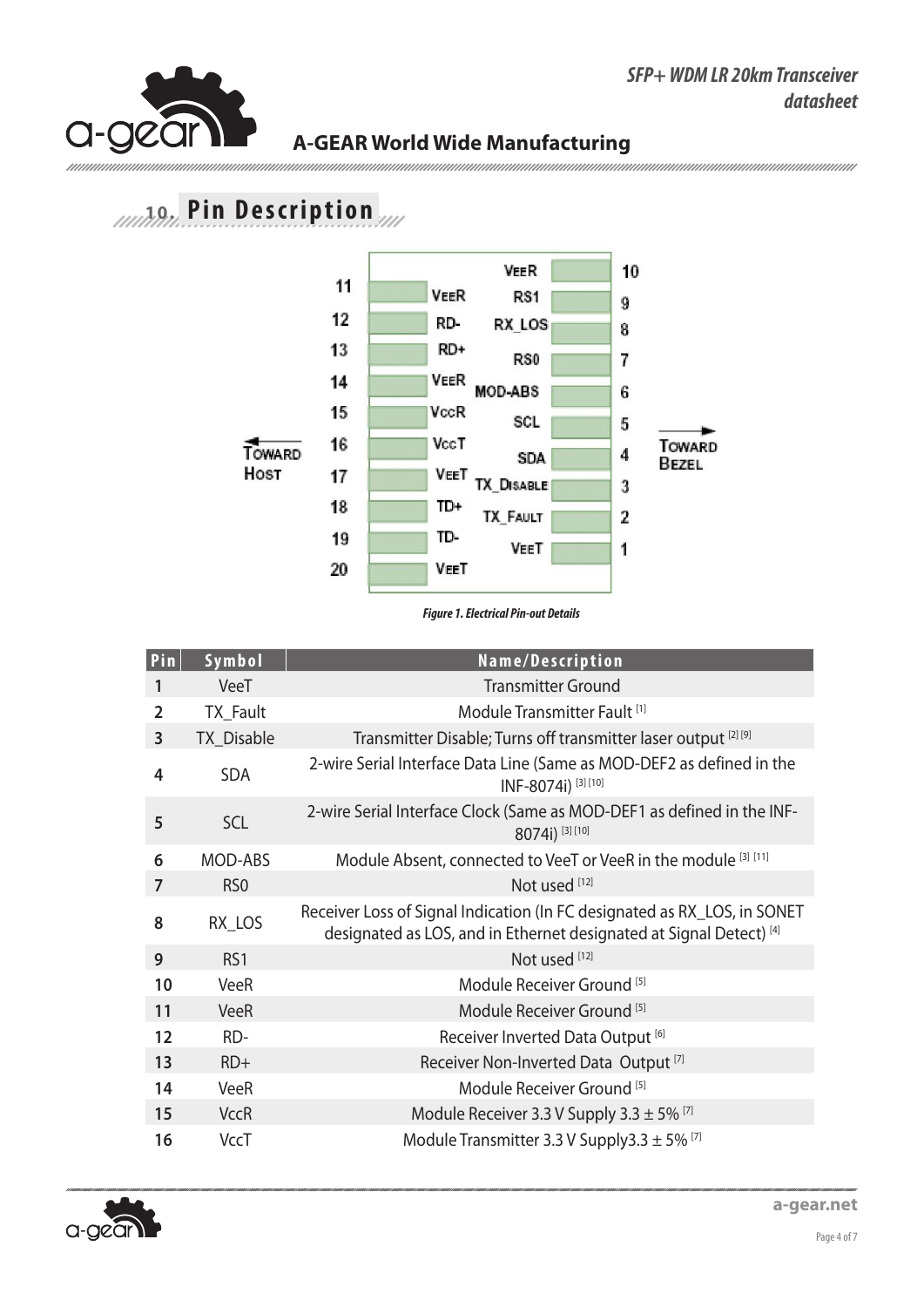#### *SFP+ WDM LR 20km Transceiver datasheet*



#### **A-GEAR World Wide Manufacturing**

| Pin | Symbol      | Name/Description                                   |
|-----|-------------|----------------------------------------------------|
| -17 | VeeT        | Module Transmitter Ground [5]                      |
| 18  | ID+         | Transmitter Non-Inverted Data Input <sup>[8]</sup> |
| 19  | TD-         | Transmitter Inverted Data Input <sup>[8]</sup>     |
| -20 | <b>VeeT</b> | Module Transmitter Ground [5]                      |

#### **Notes:**

- **[1] TX Fault is an open collector/drain output, which should be pulled up with a 4.7K 10KΩ resistor on the host board. Pull up voltage between 2.0V and VccT, R+0.3V. When high, output indicates a laser fault of some kind. Low indicates normal operation. In the low state, the output will be pulled to < 0.8 V.**
- **[2] TX disable is an input that is used to shut down the transmitter optical output. It is pulled up within the module with a 4.7 - 10KΩ resistor. Its states are: Low (0 - 0.8 V): Transmitter on (>0.8, < 2.0V): Undefined High (2.0 - 3.465V): Transmitter Disabled Open: Transmitter Disabled**
- **[3] Mod-Def 0,1,2. These are the module definition pins. They should be pulled up with a 4.7K 10KΩ resistor on the host board. The pull-up voltage shall be VccT or VccR (see Section IV for further details). Mod-Def 0 is grounded by the module to indicate that the module is present Mod-Def 1 is the clock line of two wire serial interface for serial ID Mod-Def 2 is the data line of two wire serial interface for serial ID**
- **[4] LOS (Loss of Signal) is an open collector/drain output, which should be pulled up with a 4.7K 10KΩ resistor. Pull up voltage between 2.0V and VccT, R+0.3V. When high, this output indicates the received optical power is below the worst-case receiver sensitivity (as defined by the standard in use). Low indicates normal operation. In the low state, the output will be pulled to < 0.8 V.**
- **[5] VeeR and VeeT may be internally connected within the SFP module.**
- **[6] RD-/+: These are the differential receiver outputs. They are AC coupled 100Ω differential lines which should be terminated with 100Ω (differential) at the user SERDES. The AC coupling is done inside the module and is thus not required on the host board. The voltage swing on these lines will be between 370 and 2000 mV differential (185 - 1000 mV single ended) when properly terminated.**
- **[7] VccR and VccT are the receiver and transmitter power supplies. They are defined as 3.3 V ±5% at the SFP connector pin. Maximum supply current is 300mA. Recommended host board power supply filtering is shown below. Inductors with DC resistance of less than 1 ohm should be used in order to maintain the required voltage at the SFP input pin with 3.3 V supply voltage. When the recommended supply-filtering network is used, hot plugging of the SFP transceiver module will result in an inrush current of no more than 30mA greater than the steady state value. VccR and VccT may be internally connected within the SFP transceiver module.**
- **[8] TD-/+: These are the differential transmitter inputs. They are AC-coupled, differential lines with 100Q differential termination inside the module. The AC coupling is done inside the module and is thus not required on the host board. The inputs will accept differential swings of 500 - 2400 mV (250 - 1200 mV single-ended), though it is recommended that values between 500 and 1200 mV differential (250 - 600 mV single-ended) be used for best EMI performance.**
- **[9] Module disables on high or open**
- **[10] 2-wire serial ID interface**
- **[11] Grounded in Module**
- **[12] Function not available**

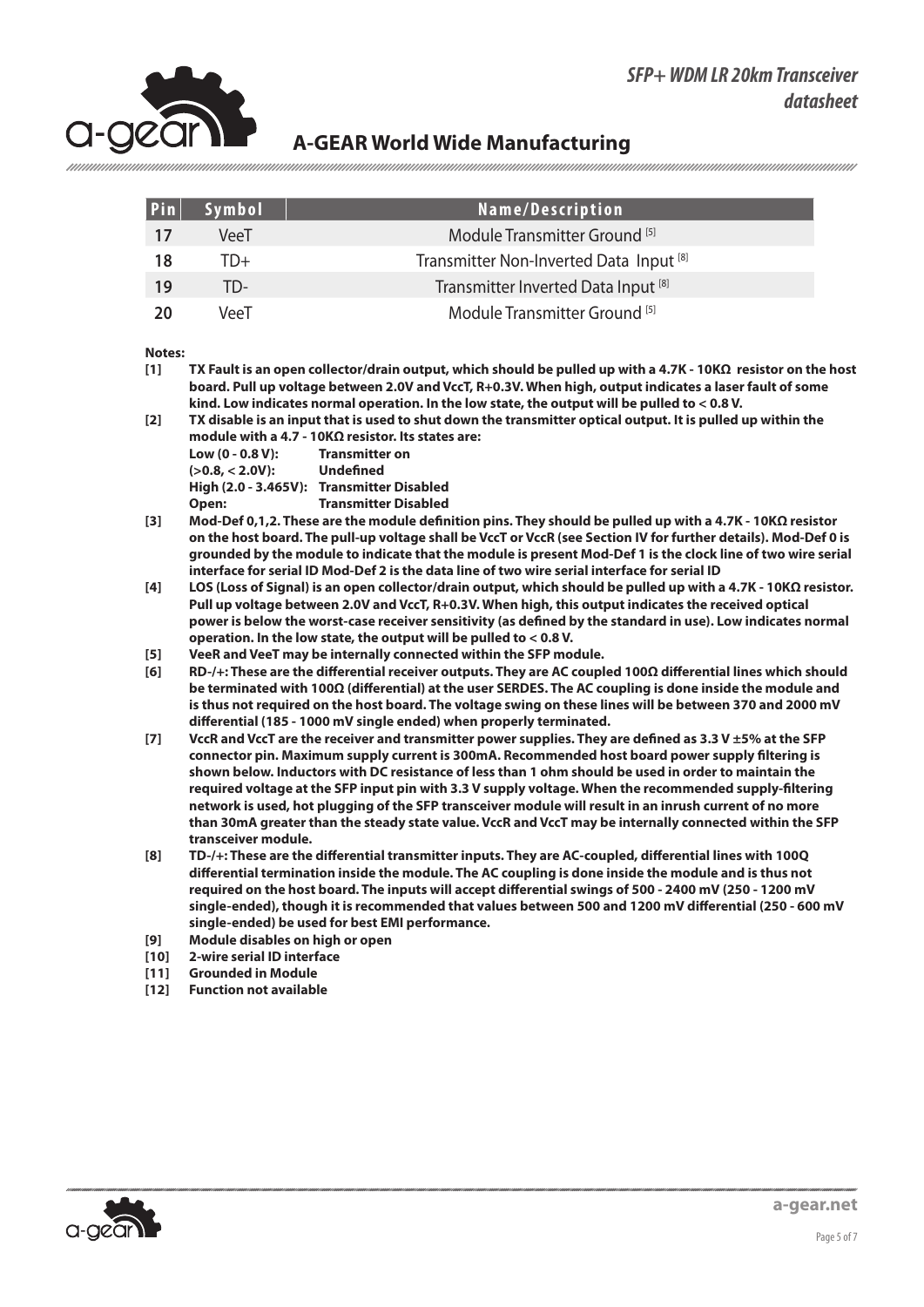**Rev: 1.000** 



#### **A-GEAR World Wide Manufacturing**

**11. Recommended Interface Circuit 7. Recommended Interface Circuit**